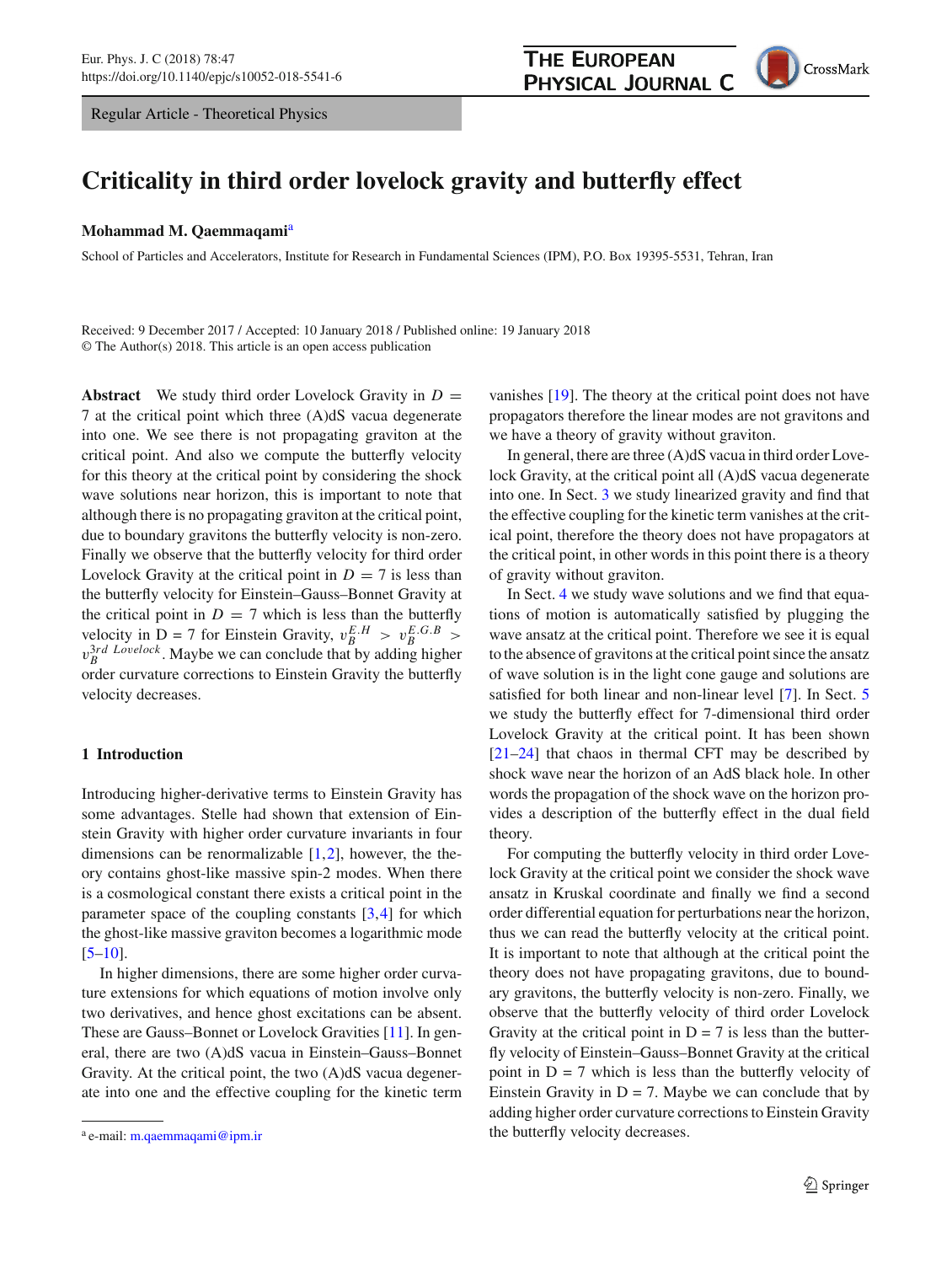#### **2 Third order lovelock gravity**

In this section, we consider Third Order Lovelock Gravity [\[12](#page-4-11)[–18\]](#page-4-12) without matter fields. The Lagrangian density is given by

$$
\mathcal{L} = \frac{1}{16\pi G_N} \sqrt{-g} \big[ R - 2\Lambda_0 + \alpha_2 \mathcal{L}_2 + \alpha_3 \mathcal{L}_3 \big],\tag{2.1}
$$

where  $\Lambda_0$  is the bare cosmological constant.  $\alpha_2$  and  $\alpha_3$  are coefficients of Gauss–Bonnet term *L*<sup>2</sup> and third order Lovelock term  $\mathcal{L}_3$  respectively and  $G_N$  is Newton's constant. The expression of  $\mathcal{L}_2$  and  $\mathcal{L}_3$  are

$$
\mathcal{L}_2 = R^2 - 4R_{\mu\nu}R^{\mu\nu} + R_{\mu\nu\rho\sigma}R^{\mu\nu\rho\sigma},
$$
  
\n
$$
\mathcal{L}_3 = 2R^{\mu\nu\sigma\kappa}R_{\sigma\kappa\rho\tau}R^{\rho\tau}{}_{\mu\nu} + 8R^{\mu\nu}{}_{\sigma\rho}R^{\sigma\kappa}{}_{\nu\tau}R^{\rho\tau}{}_{\mu\kappa}
$$
  
\n
$$
+ 24R^{\mu\nu\sigma\kappa}R_{\sigma\kappa\nu\rho}R^{\rho}{}_{\mu}
$$
  
\n
$$
+ 3RR^{\mu\nu\sigma\kappa}R_{\mu\nu\sigma\kappa} + 24R^{\mu\nu\sigma\kappa}R_{\sigma\mu}R_{\kappa\nu}
$$
  
\n
$$
+ 16R^{\mu\nu}R_{\nu\sigma}R^{\sigma}{}_{\mu} - 12RR^{\mu\nu}R_{\mu\nu} + R^3.
$$
 (2.2)

Varying the action with respect to metric, the equation of motion is:

<span id="page-1-3"></span>
$$
E_{\mu\nu} = R_{\mu\nu} - \frac{1}{2} R g_{\mu\nu} + \Lambda_0 g_{\mu\nu} + \alpha_2 G_{\mu\nu}^{(2)} + \alpha_3 G_{\mu\nu}^{(3)} = 0,
$$
\n(2.3)

where  $G^{(2)}_{\mu\nu}$  and  $G^{(3)}_{\mu\nu}$  are the Gauss–Bonnet and third order Lovelock tensors respectively:

$$
G_{\mu\nu}^{(2)} = 2(R_{\mu\sigma\kappa\tau}R_{\nu}{}^{\sigma\kappa\tau} - 2R_{\mu\rho\nu\sigma}R^{\rho\sigma} - 2R_{\mu\sigma}R^{\sigma}{}_{\nu}
$$
  
+  $RR_{\mu\nu}$ ) -  $\frac{1}{2}L_{2}g_{\mu\nu}$ ,  

$$
G_{\mu\nu}^{(3)} = 3R_{\mu\nu}R - 12RR_{\mu\sigma}R^{\sigma}{}_{\nu} - 12R_{\mu\nu}R_{\alpha\beta}R^{\alpha\beta}{}_{\rho}
$$
  
+  $24R_{\mu}{}^{\alpha}R_{\alpha}{}^{\beta}R_{\beta\nu} - 24R_{\mu}{}^{\alpha}R^{\beta\sigma}R_{\alpha\beta\sigma\nu}$   
+  $3R_{\mu\nu}R_{\alpha\beta\sigma\kappa}R^{\alpha\beta\sigma\kappa} - 12R_{\mu\alpha}R_{\nu\beta\sigma\kappa}R^{\alpha\beta\sigma\kappa}$   
-  $12RR_{\mu\sigma\nu\kappa}R^{\sigma\kappa} + 6RR_{\mu\alpha\beta\sigma}R_{\nu}{}^{\alpha\beta\sigma}$   
+  $24R_{\mu\alpha\nu\beta}R_{\sigma}{}^{\alpha}R^{\sigma\beta} + 24R_{\mu\alpha\beta\sigma}R_{\nu}{}^{\beta}R^{\alpha\sigma}$   
+  $24R_{\mu\alpha\nu\beta}R_{\sigma\kappa}R^{\alpha\sigma\beta\kappa} - 12R_{\mu\alpha\beta\sigma}R^{\kappa\alpha\beta\sigma}R_{\kappa\nu}$   
-  $12R_{\mu\alpha\nu\beta}R^{\alpha}{}_{\sigma\kappa\rho}R^{\beta\sigma\kappa\rho}$   
-  $12R_{\mu\alpha\nu\beta}R^{\alpha}{}_{\sigma\kappa\rho}R^{\beta\sigma\kappa\rho}$   
-  $6R_{\mu}{}^{\alpha\beta\sigma}R_{\beta\sigma}{}^{\kappa\rho}R_{\kappa\rho\alpha\nu}$   
-  $24R_{\mu\alpha}{}^{\beta\sigma}R_{\beta\sigma\nu\lambda}R_{\sigma}{}^{\lambda\alpha\rho} - \frac{1}{2}L_{3}g_{\mu\nu}$ . (2

If we put (A)dS space-time values for curvatures(maximally symmetric relations for curvatures) in terms of metric in D-dimensions:

$$
R_{\mu\nu\lambda\sigma} = \frac{2\Lambda}{(D-1)(D-2)} (g_{\mu\lambda}g_{\nu\sigma} - g_{\mu\sigma}g_{\nu\lambda}),
$$
  
\n
$$
R_{\mu\nu} = \frac{2\Lambda}{D-2}g_{\mu\nu}, \quad R = \frac{2D\Lambda}{D-2},
$$
\n(2.5)

the effective cosmological constant  $\Lambda$  satisfies a cubic algebraic equation:

$$
\frac{1}{2}(\Lambda - \Lambda_0) + \frac{(D-3)(D-4)}{(D-1)(D-2)}\alpha_2\Lambda^2
$$
  
+2 $\frac{(D-3)(D-4)(D-5)(D-6)}{(D-1)^2(D-2)^2}\alpha_3\Lambda^3 = 0.$  (2.6)

Here we consider specially  $D = 7$ , The above equation for effective cosmological constant  $\Lambda$  in  $D = 7$  becomes:

<span id="page-1-4"></span>
$$
75(\Lambda - \Lambda_0) + 60\alpha_2\Lambda^2 + 8\alpha_3\Lambda^3 = 0.
$$
 (2.7)

One can see for  $D = 7$ , all three solutions of the above equation degenerate into one for  $\alpha_3 = 2\alpha_2^2$ , we call this point the critical point [\[20\]](#page-4-13), in this point all solutions degenerate into  $\Lambda = -\frac{5}{4\alpha_2}$  and  $\Lambda_0 = -\frac{5}{12\alpha_2}$  or  $\Lambda = 3\Lambda_0$ , H. Lu et.al studied the critical point for Einstein–Gauss–Bonnet Gravity [\[19](#page-4-7)] and they find  $\Lambda = 2\Lambda_0$  for critical point. If we assume AdS space-time for solution in  $D = 7$ , when they degenerate into one at the critical point we have:

<span id="page-1-1"></span>
$$
\Lambda = 3\Lambda_0 = -\frac{15}{l^2}, \qquad \alpha_2 = \frac{l^2}{12}, \qquad \alpha_3 = 2\alpha_2^2 = \frac{l^4}{72}, \qquad (2.8)
$$

where *l* is the AdS radius.

## <span id="page-1-0"></span>**3 Linearized gravity**

In this section we like to study the spectrum of perturbation around (A)dS vacua in third order Lovelock Gravity in  $D = 7$ , at the critical point equation [\(2.8\)](#page-1-1). To do this, let us parametrize the perturbation as below:

$$
g_{\mu\nu} = \bar{g}_{\mu\nu} + h_{\mu\nu},\tag{3.1}
$$

where  $\bar{g}_{\mu\nu}$  means the (A)dS vacua for general parameters. By using the linearized Einstein tensor around (A)dS vacuum in  $D = 7$ 

<span id="page-1-2"></span>
$$
\mathcal{G}^{L}_{\mu\nu} = R^{L}_{\mu\nu} - \frac{1}{2}\bar{g}_{\mu\nu}R^{L} - \frac{2\Lambda}{5}h_{\mu\nu},
$$
\n(3.2)

where the linearized Ricci tensor  $R_{\mu\nu}^L$  and Ricci scalar  $R^L$  in  $D = 7$  are respectively

$$
R_{\mu\nu}^{L} = \frac{1}{2} \left( \bar{\nabla}^{\sigma} \bar{\nabla}_{\mu} h_{\nu\sigma} + \bar{\nabla}^{\sigma} \bar{\nabla}_{\nu} h_{\mu\sigma} - \bar{\square} h_{\mu\nu} - \bar{\nabla}_{\mu} \bar{\nabla}_{\nu} h \right),
$$
  
\n
$$
R^{L} = -\bar{\square} h + \bar{\nabla}^{\sigma} \bar{\nabla}^{\mu} h_{\mu\sigma} - \frac{2\Lambda}{5} h
$$
\n(3.3)

We obtain the linearized equations of motion for this model

<span id="page-1-5"></span>
$$
\kappa_{eff} \mathcal{G}^L_{\mu\nu} = 0, \qquad \kappa_{eff} = 25 + 40\alpha_2 \Lambda + 8\alpha_3 \Lambda^2. \tag{3.4}
$$

With the effective cosmological constant being  $3\Lambda_0$  at the critical point in above equation [\(3.2\)](#page-1-2) we have  $\kappa_{eff} = 0$  and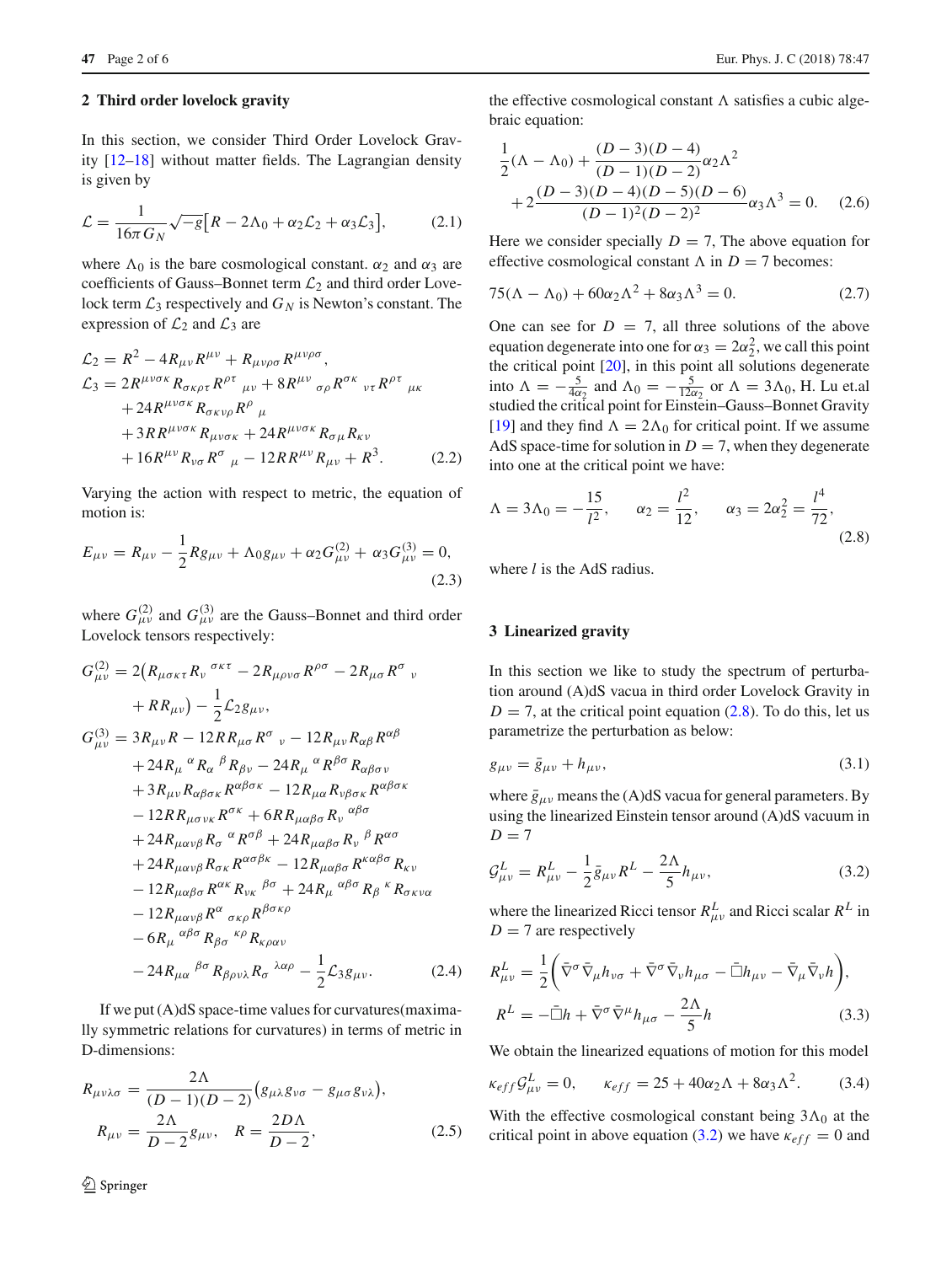hence the linearized equations of motion are automatically satisfied.

At the critical point the linearized equations of motion in the above section are automatically satisfied. And also there is no kinetic term for the fluctuation  $h_{\mu\nu}$  at the quadratic order, therefore the theory does not have any propagator, and hence it is no longer proper to take  $h_{\mu\nu}$  as usual graviton modes. We have thus a theory of gravity without graviton! We arrived at the above critical point by studying the linearized equations of the third order Lovelock Gravity. It happens that at the critical point the theory also admits only one AdS vacuum.

#### <span id="page-2-0"></span>**4 Critical point and wave solutions**

In last section we observed that third order Lovelock Gravity at the critical point equation  $(2.8)$  does' nt contain any propagating mode at the linearized level. The interesting question which one can ask is that this model at the critical point admit propagating modes at non-perturbative level.

To answer this question, one can study the wave solutions, we can write the ansatz for AdS wave solutions as follows [\[7](#page-4-8)]:

$$
g_{\mu\nu} = \bar{g}_{\mu\nu} + F(r, u)k_{\mu}k_{\nu},\tag{4.1}
$$

where  $k_{\mu}$  is a null vector field( $k_{\mu}k^{\mu} = 0$ ) with respect to the background metric  $\bar{g}_{\mu\nu}$ , which is  $AdS_7$  metric, then the solutions are satisfied for both linear and non-linear level.

Note that F is independent of the integral parameter along  $k_{\mu}$  therefore one can write the ansatz as follows [\[7\]](#page-4-8):

$$
ds^{2} = \frac{L^{2}}{r^{2}} \Big[ -F(u, r) du^{2} - 2du dv + dr^{2} + dx_{i} dx^{i} \Big],
$$
  
\n
$$
i = x, y, z, w.
$$
\n(4.2)

If we plug the above ansatz in the equations of motion (Eq. [2.3\)](#page-1-3) from *u*v,*rr*, *x x*, *yy*,*zz*, ww components we find:

<span id="page-2-2"></span>
$$
75(\Lambda - \Lambda_0) + 60\alpha_2\Lambda^2 + 8\alpha_3\Lambda^3 = 0.
$$
 (4.3)

That is exactly the equation for effective cosmological constant  $\Lambda$  in  $D = 7$  Eq. [\(2.7\)](#page-1-4), The other non-vanishing component of equations of motion which is *uu* component is:

$$
-10(75(\Lambda - \Lambda_0) + 60\alpha_2\Lambda^2 + 8\alpha_3\Lambda^3)F(u, r)
$$
  
+  $\Lambda(25 + 40\alpha_2\Lambda + 8\alpha_3\Lambda^2)$   
 $\times \left(r^2 \frac{\partial^2 F(u, r)}{\partial r^2} - 5r \frac{\partial F(u, r)}{\partial r}\right) = 0.$  (4.4)

The last equation by using Eq.  $(4.3)$  simplified as:

<span id="page-2-3"></span>
$$
\Lambda \left(25 + 40\alpha_2 \Lambda + 8\alpha_3 \Lambda^2\right) \left(r^2 \frac{\partial^2 F(u, r)}{\partial r^2} - 5r \frac{\partial F(u, r)}{\partial r}\right) = 0. \tag{4.5}
$$

For  $\Lambda \neq 0$  and  $25 + 40\alpha_2\Lambda + 8\alpha_3\Lambda^2 \neq 0$  the solution is:

$$
F(u,r) = \frac{c_1(u)}{6}r^6 + c_2(u). \tag{4.6}
$$

But we know from Eq.  $(3.4)$ , at the critical point therefore the overall factor of the differential equation  $(4.5)$  is zero therefore equations of motion are automatically satisfied by plugging the wave ansatz. Note that for the above ansatz of wave solution which is in light cone gauge the solutions are satisfied for both linear and non-linear level. Therefore the above result about equations of motion at the critical point which are automatically satisfied by plugging the wave ansatz, is equal to absence of graviton at the critical point in third order Lovelock Gravity.

## <span id="page-2-1"></span>**5 Shock wave in third order Lovelock Gravity at the critical point**

In this section, we study butterfly effect in 7-dimensional third order Lovelock Gravity at the critical point. Indeed it was shown  $[21-24]$  $[21-24]$  the propagation of the shock wave on the horizon of an AdS black hole provides a description of butterfly effect in the dual field theory.

In field theory side butterfly effect may be diagnosed by out of time order four point function between pairs of local operators

$$
\langle V_x(0)W_y(t)V_x(0)W_y(t)\rangle_{\beta},\qquad(5.1)
$$

where  $\beta$  is inverse of the temperature. The butterfly effect may be seen by a sudden decay after the scrambling time, *t*∗,

$$
\frac{\langle V_x(0)W_y(t)V_x(0)W_y(t)\rangle_{\beta}}{\langle V_x(0)V_x(0)\rangle_{\beta}\langle W_y(t)W_y(t)\rangle_{\beta}} \sim 1 - e^{\lambda_L \left(t - t_* - \frac{|x - y|}{v_B}\right)},\tag{5.2}
$$

where  $\lambda_L$  is the Lyapunov exponent and  $v_B$  is the butterfly velocity. The Lyapunov exponent is,  $\lambda_L = \frac{2\pi}{\beta}$ , where  $\beta$ is inverse of Hawking temperature. And also the butterfly velocity should be identified by the velocity of shock wave by which the perturbation spreads in the space.

To study the butterfly effect, we consider the black brane solution. The equations of motion of third order Lovelock Gravity at the critical point admit this asymptotically AdS black brane solution

$$
ds^{2} = -f(r)dt^{2} + \frac{dr^{2}}{f(r)} + \frac{r^{2}}{l^{2}}d\vec{x}^{2},
$$
  

$$
f(r) = \frac{r^{2}}{l^{2}}\left(1 - \frac{r_{h}^{2}}{r^{2}}\right),
$$
 (5.3)

where *rh* is the radius of horizon.

Now the aim is to study shock wave of this model when the above black hole solution of this theory is perturbed by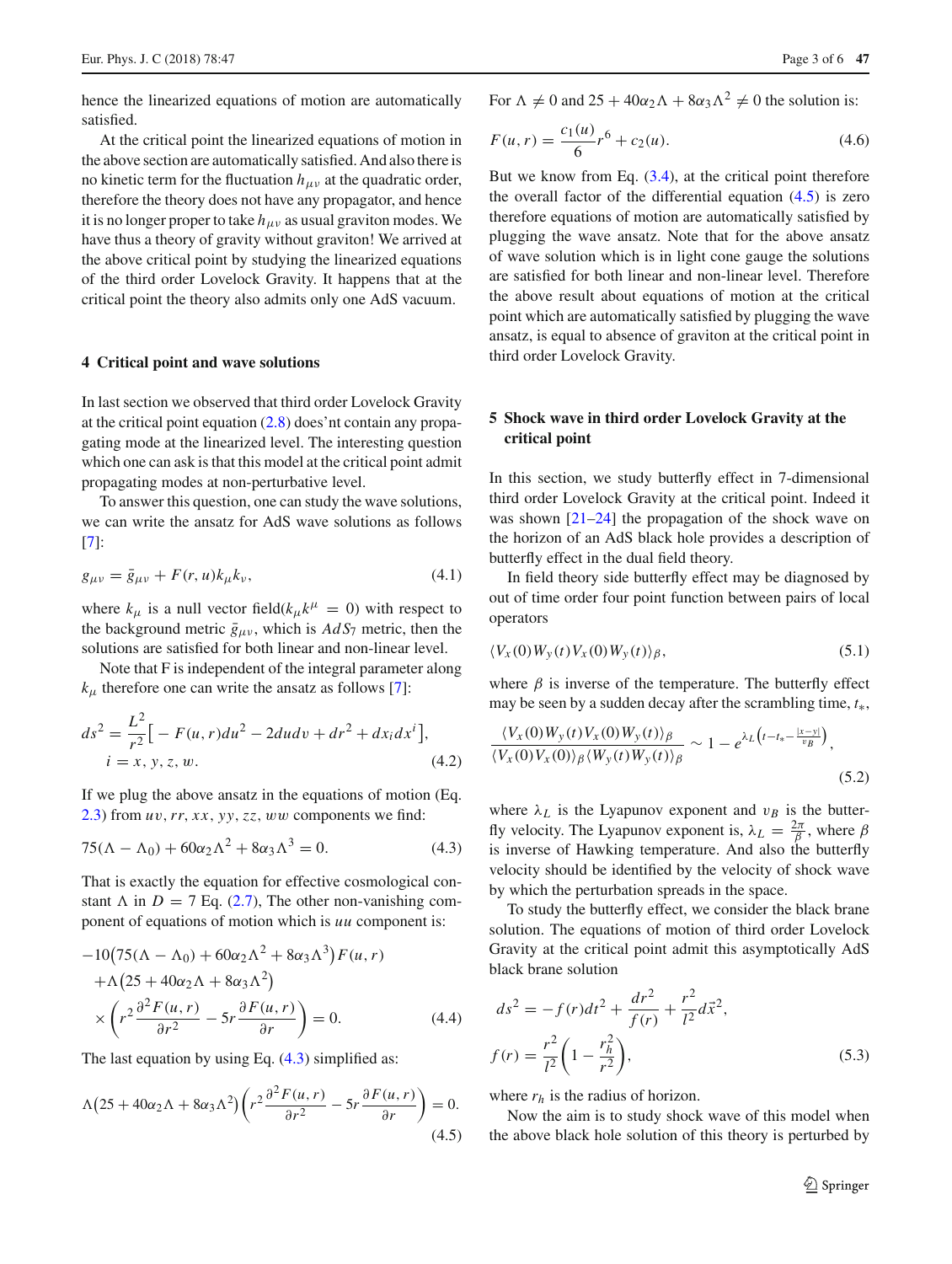injection of a small amount of energy. For this aim, it is better to rewrite the solution in Kruskal coordinate

$$
u = exp\left[\frac{2\pi}{\beta}(r_* - t)\right], \quad v = -exp\left[\frac{2\pi}{\beta}(r_* + t)\right], \quad (5.4)
$$

where  $\beta = \frac{4\pi}{f'(r)}$  is the inverse of temperature and  $dr_* = \frac{dr}{f(r)}$ is the tortoise coordinate.

By making use of this coordinate system, the metric becomes into this form [\[21](#page-4-9),[25\]](#page-4-14):

$$
ds^2 = 2A(uv)dudv + B(uv)d\vec{x}^2.
$$
 (5.5)

Here  $A(uv)$  and  $B(uv)$  are two functions, given by  $f(r)$ , whose near horizon expansions are

$$
A(x) = -2cl^2 \left( 1 - 2cx + 3c^2 x^2 - 4c^3 x^3 + \cdots \right),
$$
  
\n
$$
B(x) = \frac{r_h^2}{l^2} \left( 1 - 4cx + 8c^2 x^2 - 12c^3 x^3 + \cdots \right),
$$
\n(5.6)

where *c* is an integration constant. Now we must study the shock wave, for this aim let us consider an injection of a small mount of energy from boundary toward the horizon at time  $-t_w$ . This will cross the  $t = 0$  time slice while it is red shifted. Therefore the equations of motion should be deformed as

$$
\mathcal{E}_{\mu\nu} = \kappa T_{\mu\nu}^s,\tag{5.7}
$$

where  $\kappa = 8\pi G_N$ , the energy-momentum tensor has only *uu* component due to energy injection:

$$
T_{uu}^S = lE\bigg(exp\bigg(\frac{2\pi t_w}{\beta}\bigg)\delta(u)\delta^5(\vec{x})\bigg).
$$
\n(5.8)

For solving the equations of motion near horizon to find the shock wave solution, we consider this ansatz for back-reacted geometry

$$
ds2 = 2A(UV)dUdV + B(UV)d\vec{x}2
$$
  
-2A(UV)h(\vec{x})\delta(U)dU<sup>2</sup>, (5.9)

where the new coordinate *U* and *V* are

$$
U \equiv u, \qquad V \equiv v + h(\vec{x})\Theta(u). \tag{5.10}
$$

Plugging the ansatz into the equations of motion, near horizon at the leading order one finds a second order differential equation for  $h(\vec{x})$ 

$$
\left(\frac{l^2}{r_h^2}\partial_i\partial^i - \frac{5}{l^2}\right)h(x^i) = -\frac{1}{2cl^2} \left[\kappa l E e^{2\pi t_w/\beta}\right] \delta^5(x^i),\tag{5.11}
$$

we can reduce the equation of motion into:

$$
(\partial_i \partial^i - a^2)h(x^i) = b\delta^5(x^i), a^2 = \frac{5r_h^2}{l^4},
$$
  

$$
b = -\frac{r_h^2}{2cl^4} \Big[ \kappa l E e^{2\pi t_w/\beta} \Big],
$$
 (5.12)

By making use from planar symmetry of  $x^i$  coordinate directions we can choose one direction for solving the above differential. For this aim we assume injecting energy along one direction *x*, then the energy-momentum is  $T_{uu}^S$  =  $l E\left(\exp(\frac{2\pi t_w}{\beta})\delta(u)\delta(x)\right)$  therefore the differential equation reduces to

$$
(\partial_i \partial^i - a^2)h(x) = b\delta(x),\tag{5.13}
$$

whose solution is

<span id="page-3-0"></span>
$$
h(x) = -\frac{b}{2a}e^{-a|x|}
$$
\n(5.14)

By replacing the values of *a* and *b*, one can see  $h(x) \propto$  $e^{\frac{2\pi}{\beta}[(t_w-t_*)-|x|/v_B]}$ , where the scrambling time is  $t_* =$ <br> $\frac{\beta}{\beta}$  log( $\frac{\beta}{\beta}$ ) with  $\kappa = 8\pi G$  and  $G$  is Newton's constant in  $\frac{\beta}{2\pi}$ *log*( $\frac{l^5}{\kappa}$ ), with  $\kappa = 8\pi G_N$  and  $G_N$  is Newton's constant in  $\overline{D}$  = 7, therefore from the above relation Eq. [\(5.14\)](#page-3-0) we have  $a = \frac{2\pi}{\beta} \frac{1}{v_B}$  [\[23,](#page-4-15)[25\]](#page-4-14), then one can read the value of butterfly velocity at the critical point:

$$
v_B = \frac{2\pi}{\beta a} = \sqrt{\frac{1}{5}}, \qquad \frac{2\pi}{\beta} = \frac{f'(r)}{2} = \frac{r_h}{l^2}.
$$
 (5.15)

It has worth to note that in this case although at the critical point the theory has not propagating gravitons, due to boundary gravitons the butterfly velocity is non-zero. And also if we compare this velocity with butterfly velocity for Eeistein–Gauss–Bonnet Gravity at critical point in  $D = 7$  [\[23](#page-4-15)[,25](#page-4-14)],  $v_B^{E.G.B} = \sqrt{\frac{3}{10}}$  (in D-dimension at critical point  $v_B^{E.G.B} = \sqrt{\frac{D-1}{4(D-2)}}$ , we observe butterfly velocity for Einstein–Gauss–Bonnet Gravity at critical point is larger than butterfly velocity for third order Lovelock Gravity at critical point. In addition butterfly velocity for Einstein Gravity [\[21](#page-4-9)], in *D* = 7 is  $v_B^{E.H} = \sqrt{\frac{3}{5}}$  (in D-dimension  $v_B^{E.H} = \sqrt{\frac{D-1}{2(D-2)}}$ ), which is larger than butterfly velocity for Einstein–Gauss– Bonnet Gravity at critical point in  $D = 7$ ,

$$
v_B^{E.H} > v_B^{E.G.B} > v_B^{3rd \; Lovelock}.\tag{5.16}
$$

Maybe we can conclude that by adding higher order curvature corrections to Einstein Gravity the butterfly velocity decreases. In other word if we add more higher order curvature corrections to Einstein Gravity the butterfly velocity is less than butterfly velocity of lower order curvature one.

# **6 Conclusions**

In this paper we studied third order Lovelock Gravity at the critical point which all three (A)dS vacua degenerate into one. We observed that there is no propagating graviton at the critical point, in other words, in this point there is a theory of gravity without graviton. And also we studied wave solutions for this model and observed that the equations of motion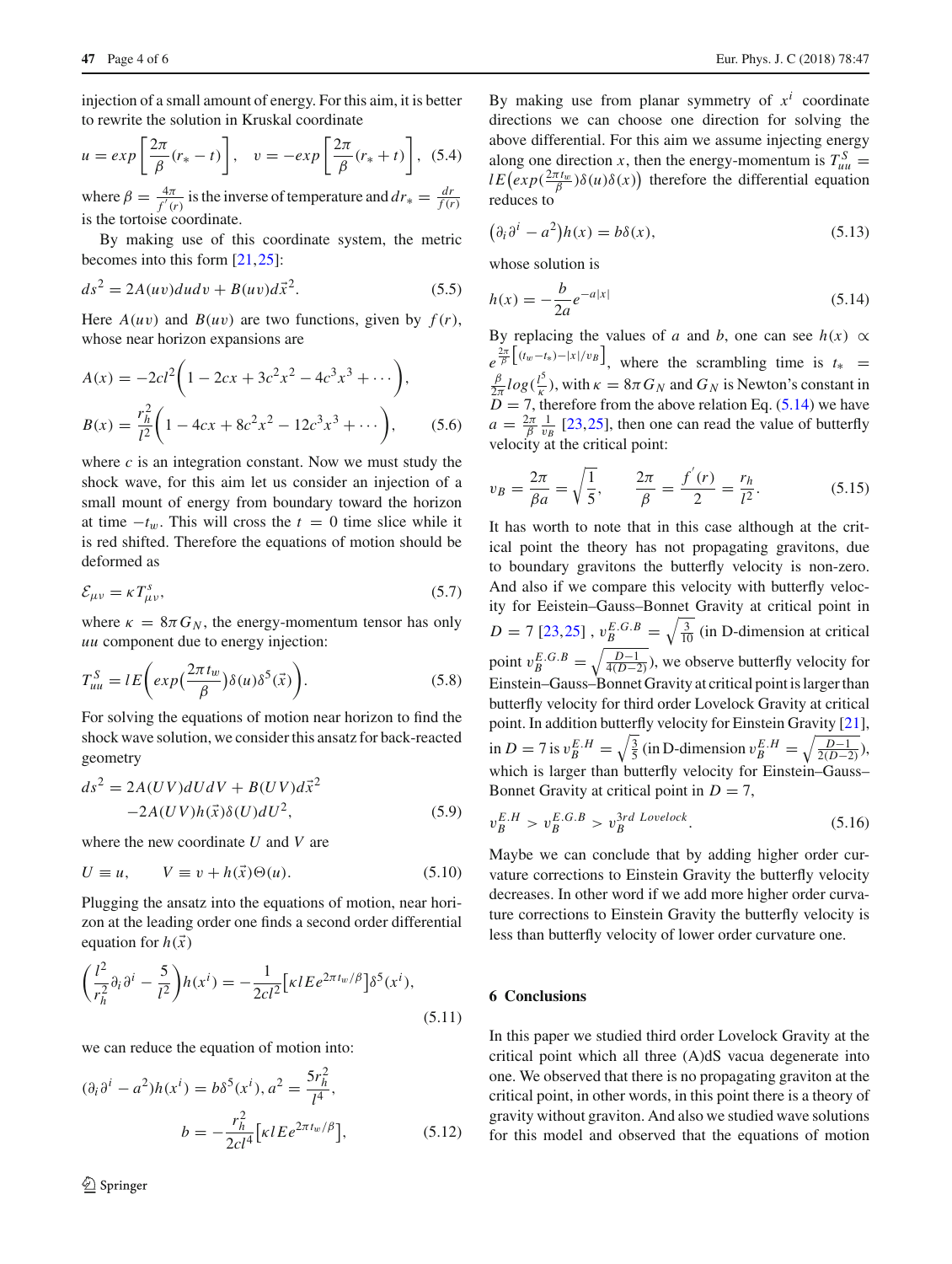are automatically satisfied and we know that for the wave solution ansatz in light cone gauge the solutions are satisfied for both linear and non-linear level, therefore it is equal to the absence of graviton at the critical point.

In following we studied the butterfly effect for third order Lovelock Gravity at the critical point by considering the shock wave near horizon and we computed the butterfly velocity for this theory at the critical point in  $D = 7$ . It is important to note that although at the critical point the theory has no propagating gravitons, due to boundary gravitons the butterfly velocity is non-zero. This is similar to what happens in three dimensional Einstein Gravity.

Finally we observe that the butterfly velocity of third order Lovelock Gravity at the critical point in  $D = 7$  is less than the butterfly velocity of Einstein–Gauss–Bonnet Gravity at the critical point in  $D = 7$  which is less than the Butterfly velocity of Einstein Gravity in  $D = 7$ . Maybe we can conclude that with adding higher order curvature corrections to Einstein Gravity the butterfly velocity decreases. Maybe decreasing the butterfly velocity by adding higher order curvatures to Einstein Gravity is related to changing the effective cosmological constant at the critical point by adding higher order curvatures, we know that the effective cosmological constant for third order Lovelock Gravity in  $D = 7$  at the critical point is  $\Lambda = 3\Lambda_0$  and the effective cosmological constant for Einstein–Gauss–Bonnet Gravity in  $D = 7$  at critical point is  $\Lambda = 2\Lambda_0$  [\[19\]](#page-4-7) and for Einstein Gravity we have  $\Lambda = \Lambda_0$ . We see by adding higher order curvatures, the effective cosmological constant,  $\Lambda$ , increase in terms of the bare cosmological constant,  $\Lambda_0$ . Maybe we can conclude that with increasing the effective cosmological constant in terms of bare cosmological constant, the butterfly velocity decreases. In other words maybe increasing the effective cosmological constant in terms of the bare cosmological constant means increasing an effective mass which causes the butterfly velocity to decrease. Recently people have done some investigations about the butterfly effect [\[27](#page-5-0)[–34\]](#page-5-1), actually it needs more investigations and also calculations in this model and other higher derivative gravity models to access a deeper understanding of this natural phenomena.

**Acknowledgements** I would like to thank Ali Naseh for proposing this topic and collaboration in initial stage of the work, Seyed Farid Taghavi for useful hints and discussions and Siavash Neshatpour for comments on manuscript. I am grateful to Ahmad Shirzad And Mohsen Alishahiha for encouragement and support. I also acknowledge the use of M. Headricks excellent Mathematica package diffgeo. I would like to thank him for his generosity.

**Open Access** This article is distributed under the terms of the Creative Commons Attribution 4.0 International License [\(http://creativecomm](http://creativecommons.org/licenses/by/4.0/) [ons.org/licenses/by/4.0/\)](http://creativecommons.org/licenses/by/4.0/), which permits unrestricted use, distribution, and reproduction in any medium, provided you give appropriate credit to the original author(s) and the source, provide a link to the Creative Commons license, and indicate if changes were made. Funded by SCOAP3.

## **References**

- <span id="page-4-0"></span>1. K.S. Stelle, Phys. Rev. D **16**, 953 (1977). [https://doi.org/10.1103/](http://dx.doi.org/https://doi.org/10.1103/PhysRevD.16.953) [PhysRevD.16.953](http://dx.doi.org/https://doi.org/10.1103/PhysRevD.16.953)
- <span id="page-4-1"></span>2. K.S. Stelle, Gen. Relativ. Gravity **9**, 353 (1978). [https://doi.org/10.](http://dx.doi.org/https://doi.org/10.1007/BF00760427) [1007/BF00760427](http://dx.doi.org/https://doi.org/10.1007/BF00760427)
- <span id="page-4-2"></span>3. H. Lu, C.N. Pope, Phys. Rev. Lett. **106**, 181302 (2011). [https://doi.](http://dx.doi.org/https://doi.org/10.1103/PhysRevLett.106.181302) [org/10.1103/PhysRevLett.106.181302,](http://dx.doi.org/https://doi.org/10.1103/PhysRevLett.106.181302) [arXiv:1101.1971](http://arxiv.org/abs/1101.1971) [hep-th]
- <span id="page-4-3"></span>4. S. Deser, H. Liu, H. Lu, C.N. Pope, T.C. Sisman, B. Tekin, Phys. Rev. D **83**, 061502 (2011). [https://doi.org/10.1103/PhysRevD.83.](http://dx.doi.org/https://doi.org/10.1103/PhysRevD.83.061502) [061502,](http://dx.doi.org/https://doi.org/10.1103/PhysRevD.83.061502) [arXiv:1101.4009](http://arxiv.org/abs/1101.4009) [hep-th]
- <span id="page-4-4"></span>5. E.A. Bergshoeff, O. Hohm, J. Rosseel, P.K. Townsend, Phys. Rev. D **83**, 104038 (2011). [https://doi.org/10.1103/PhysRevD.83.104038,](http://dx.doi.org/https://doi.org/10.1103/PhysRevD.83.104038) [arXiv:1102.4091](http://arxiv.org/abs/1102.4091) [hep-th]
- 6. D. Grumiller, N. Johansson, JHEP **0807**, 134 (2008). [https://doi.](http://dx.doi.org/https://doi.org/10.1088/1126-6708/2008/07/134) [org/10.1088/1126-6708/2008/07/134,](http://dx.doi.org/https://doi.org/10.1088/1126-6708/2008/07/134) [arXiv:0805.2610](http://arxiv.org/abs/0805.2610) [hep-th]
- <span id="page-4-8"></span>7. M. Alishahiha, R. Fareghbal, Phys. Rev. D **83**, 084052 (2011). [https://doi.org/10.1103/PhysRevD.83.084052,](http://dx.doi.org/https://doi.org/10.1103/PhysRevD.83.084052) [arXiv:1101.5891](http://arxiv.org/abs/1101.5891) [hep-th]
- 8. N. Johansson, A. Naseh, T. Zojer, JHEP **1209**, 114 (2012). [https://](http://dx.doi.org/https://doi.org/10.1007/JHEP09(2012)114) [doi.org/10.1007/JHEP09\(2012\)114,](http://dx.doi.org/https://doi.org/10.1007/JHEP09(2012)114) [arXiv:1205.5804](http://arxiv.org/abs/1205.5804) [hep-th]
- 9. M. Alishahiha, M.M. Qaemmaqami, A. Naseh, A. Shirzad, JHEP **1412**, 033 (2014). [https://doi.org/10.1007/JHEP12\(2014\)033,](http://dx.doi.org/https://doi.org/10.1007/JHEP12(2014)033) [arXiv:1409.6146](http://arxiv.org/abs/1409.6146) [hep-th]
- <span id="page-4-5"></span>10. M. Alishahiha, M. M. Qaemmaqami, A. Naseh, A. Shirzad, JHEP **1601**, 106 (2016). [https://doi.org/10.1007/JHEP01\(2016\)106,](http://dx.doi.org/https://doi.org/10.1007/JHEP01(2016)106) [arXiv:1511.06194](http://arxiv.org/abs/1511.06194) [hep-th]
- <span id="page-4-6"></span>11. D. Lovelock, J. Math. Phys. **12**, 498 (1971). [https://doi.org/10.](http://dx.doi.org/https://doi.org/10.1063/1.1665613) [1063/1.1665613](http://dx.doi.org/https://doi.org/10.1063/1.1665613)
- <span id="page-4-11"></span>12. S.H. Hendi, M.H. Dehghani, Phys. Lett. B **666**, 116 (2008). [https://doi.org/10.1016/j.physletb.2008.07.002,](http://dx.doi.org/https://doi.org/10.1016/j.physletb.2008.07.002) [arXiv:0802.1813](http://arxiv.org/abs/0802.1813) [hep-th]
- 13. M.H. Dehghani, R. Pourhasan, Phys. Rev. D **79**, 064015 (2009). [https://doi.org/10.1103/PhysRevD.79.064015,](http://dx.doi.org/https://doi.org/10.1103/PhysRevD.79.064015) [arXiv:0903.4260](http://arxiv.org/abs/0903.4260) [gr-qc]
- 14. J. de Boer, M. Kulaxizi, A. Parnachev, JHEP **1107**, 109 (2011). [https://doi.org/10.1007/JHEP07\(2011\)109,](http://dx.doi.org/https://doi.org/10.1007/JHEP07(2011)109) [arXiv:1101.5781](http://arxiv.org/abs/1101.5781) [hep-th]
- 15. D.C. Zou, S.J. Zhang, B. Wang, Phys. Rev. D **87**(8), 084032 (2013). [https://doi.org/10.1103/PhysRevD.87.084032,](http://dx.doi.org/https://doi.org/10.1103/PhysRevD.87.084032) [arXiv:1302.0904](http://arxiv.org/abs/1302.0904) [hep-th]
- 16. H. Xu, W. Xu, L. Zhao, Eur. Phys. J. C **74**(9), 3074 (2014). [https://](http://dx.doi.org/https://doi.org/10.1140/epjc/s10052-014-3074-1) [doi.org/10.1140/epjc/s10052-014-3074-1,](http://dx.doi.org/https://doi.org/10.1140/epjc/s10052-014-3074-1) [arXiv:1405.4143](http://arxiv.org/abs/1405.4143) [grqc]
- 17. R.A. Konoplya, A. Zhidenko, [arXiv:1705.01656](http://arxiv.org/abs/1705.01656) [hep-th]
- <span id="page-4-12"></span>18. M. Banados, R. Olea, S. Theisen, JHEP **0510**, 067 (2005). [https://](http://dx.doi.org/https://doi.org/10.1088/1126-6708/2005/10/067) [doi.org/10.1088/1126-6708/2005/10/067,](http://dx.doi.org/https://doi.org/10.1088/1126-6708/2005/10/067) [arXiv:hep-th/0509179](http://arxiv.org/abs/hep-th/0509179)
- <span id="page-4-7"></span>19. Z.Y. Fan, B. Chen, H. Lu, Eur. Phys. J. C**76**(10), 542 (2016). [https://](http://dx.doi.org/https://doi.org/10.1140/epjc/s10052-016-4389-x) [doi.org/10.1140/epjc/s10052-016-4389-x,](http://dx.doi.org/https://doi.org/10.1140/epjc/s10052-016-4389-x) [arXiv:1606.02728](http://arxiv.org/abs/1606.02728) [hep-th]
- <span id="page-4-13"></span>20. J. Crisostomo, R. Troncoso, J. Zanelli, Phys. Rev. D **62**, 084013 (2000). [https://doi.org/10.1103/PhysRevD.62.084013,](http://dx.doi.org/https://doi.org/10.1103/PhysRevD.62.084013) [arXiv:hep-th/0003271](http://arxiv.org/abs/hep-th/0003271)
- <span id="page-4-9"></span>21. S.H. Shenker, D. Stanford, JHEP **1403**, 067 (2014). [https://doi.org/](http://dx.doi.org/https://doi.org/10.1007/JHEP03(2014)067) [10.1007/JHEP03\(2014\)067,](http://dx.doi.org/https://doi.org/10.1007/JHEP03(2014)067) [arXiv:1306.0622](http://arxiv.org/abs/1306.0622) [hep-th]
- 22. S.H. Shenker, D. Stanford, JHEP **1412**, 046 (2014). [https://doi.org/](http://dx.doi.org/https://doi.org/10.1007/JHEP12(2014)046) [10.1007/JHEP12\(2014\)046,](http://dx.doi.org/https://doi.org/10.1007/JHEP12(2014)046) [arXiv:1312.3296](http://arxiv.org/abs/1312.3296) [hep-th]
- <span id="page-4-15"></span>23. D.A. Roberts, D. Stanford, L. Susskind, JHEP **1503**, 051 (2015). [https://doi.org/10.1007/JHEP03\(2015\)051,](http://dx.doi.org/https://doi.org/10.1007/JHEP03(2015)051) [arXiv:1409.8180](http://arxiv.org/abs/1409.8180) [hep-th]
- <span id="page-4-10"></span>24. S. Leichenauer, Phys. Rev. D **90**(4), 046009 (2014). [https://doi.org/](http://dx.doi.org/https://doi.org/10.1103/PhysRevD.90.046009) [10.1103/PhysRevD.90.046009,](http://dx.doi.org/https://doi.org/10.1103/PhysRevD.90.046009) [arXiv:1405.7365](http://arxiv.org/abs/1405.7365) [hep-th]
- <span id="page-4-14"></span>25. M. Alishahiha, A. Davody, A. Naseh, S.F. Taghavi, JHEP **1611**, 032 (2016). [https://doi.org/10.1007/JHEP11\(2016\)032,](http://dx.doi.org/https://doi.org/10.1007/JHEP11(2016)032) [arXiv:1610.02890](http://arxiv.org/abs/1610.02890) [hep-th]